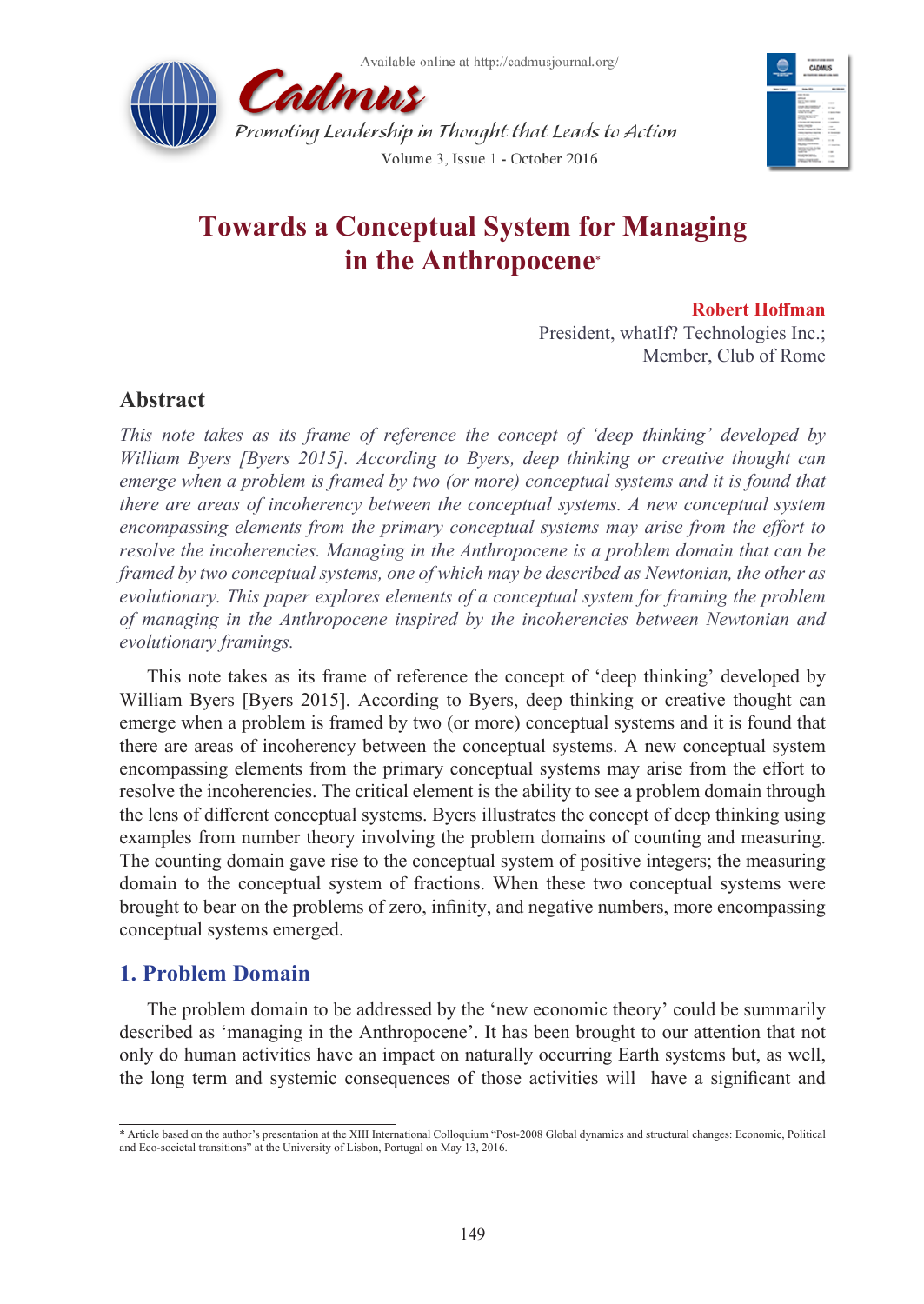negative impact on future generations of human beings. It is becoming clear that we are to some degree responsible for the future of life on Earth. The symptoms of our failure to take into consideration the long term and systemic consequences of our collective activities are clear: exponential growth of human populations, global climate change, loss of biodiversity, deforestation, pollution of water and air, loss of fertile soils, depletion of resources, human conflicts, famine, and the accumulation of wealth and power in an increasingly small number of hands. Much has been written on the subject of the global challenges facing humankind and it is not my intention to repeat or summarize it here. It is clear that the problem domain captured by the phrase managing in the Anthropocene encompasses both physical and social sciences.

*"The increasing order or complexity is important and cannot be understood by reducing the system to foundational elements."*

# **2. Conceptual Systems**

There are two conceptual systems that can be brought to bear on the problem domain of 'managing in the Anthropocene'. The first is a conceptual system that has been labelled 'Newtonian'; the second is one that might be called 'Evolutionary'. Let us call these conceptual systems CS(N) and CS(E) respectively.

CS(N) might be described as reductionist, mechanistic, reversible, and deterministic. The system as a whole can be understood as the sum of its parts. The observer of the system is not a part of the system and has no impact on it. The system is governed by a small number of timeless and universal laws. Once these laws are understood and one point on the trajectory has been observed, the future and indeed the history of the system can be known. The forces at play in the system come into equilibrium.

 $CS(N)$  originated in the problem domain of physics in the  $17<sup>th</sup>$  century. It is not by accident that CS(N) takes its name from Isaac Newton, the English physicist and mathematician who is widely recognised as one of the most influential scientists of all time and a key figure in the scientific revolution. Newton formulated the laws of motion and universal gravitation, which dominated scientists' view of the physical universe for the next three centuries.

In CS(E), the whole is greater than the sum of its parts. The properties of system as a whole emerge from the dynamic interactions among the constituent processes and those properties cannot be ascribed to the individual components. Time is fundamental and not reversible in the sense that cause always precedes effect. The laws or, more appropriately, the stabilities that are observed evolve from within the system. Higher levels of order can emerge when the processes that constitute the system are far from thermodynamic equilibrium. The structure of the system that emerges once a threshold or bifurcation point is reached is not predictable. The increasing order or complexity is important and cannot be understood by reducing the system to foundational elements. The observer is an integral part of the system as the act of observing the system may change the system.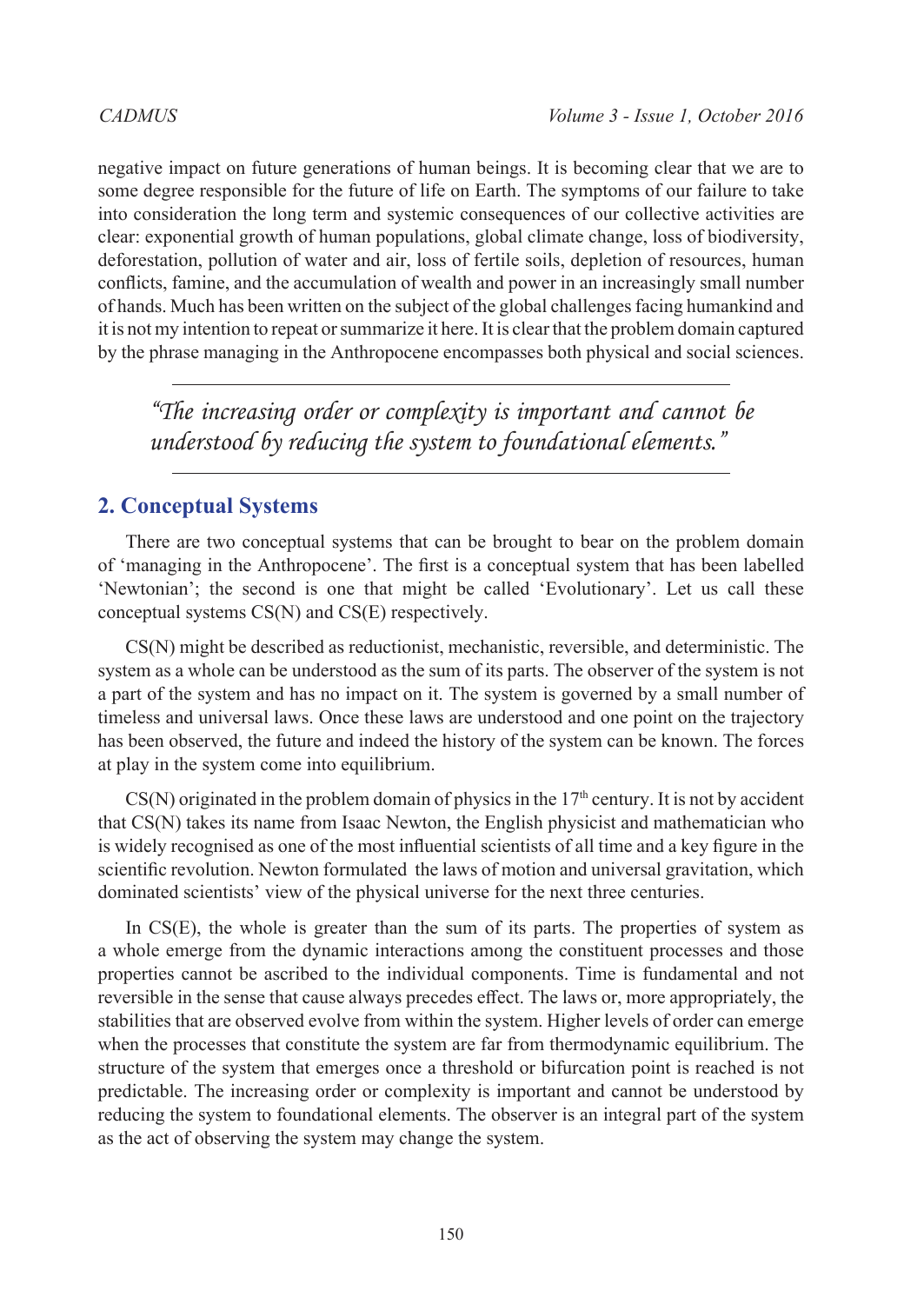CS(E) had its origins in the domain of living systems. It is associated with the Darwin's theory of evolution of the mid  $19<sup>th</sup>$  century. It spawned general system theory [Bertalamffy 1968], cybernetics [Ashby 1956], and the new field of systems biology [Noble 2006].

Both physics and economics that dominate and frame the physical and social sciences respectively have proven to be resistant to CS(E) and the mainstream continues to seek resolution of anomalies or paradoxes within the confines of CS(N). Those who comprehend the incoherencies between CS(N) and CS(E) in their problem domains and seek to reframe have been marginalized by the mainstream. The resistance has been institutionalized in the organization of academia into disciplinary specialties and the adoption of rules and conventions that tend to legitimize scientific methods that involve analysis to the exclusion of methods of synthesis.

In the field of physics, paradoxes have been encountered at both the micro and macro scales, for example, the paradoxes of wave-particle duality and Schroedinger's cat, situations involving motions nearing the speed of light, and, in cosmology, the evolution of the universe from the moment of the big bang. The mainstream 'explained' these anomalies by appealing to theories involving randomness, the space-time continuum, and the multi-verse and continued to pursue the search for universal and timeless laws, a 'theory of everything' that would unite gravity with the electromagnetic, weak and strong forces. Recently, the philosopher Roberto Unger and physicist Lee Smolin have hypothesized a conceptual system that resolves incoherencies between CS(N) and CS(E) and effectively bridges the problem domains of physics and biology. In their conceptual system, time is real and fundamental and the universe is governed by laws that evolve from within the singular universe [Unger and Smolin 2015].

Mainstream or neoclassical economic theory was based on the concepts of the physics of the mid  $19<sup>th</sup>$  century and was well within the frame of CS(N). It is essentially a system of deductive reasoning based on two foundational axioms concerning the behaviour of consumers and producers. It is a theory of value that legitimizes aggregation and in so doing makes macroeconomics possible. Should either or both of the axioms be falsified, the entire house of cards would collapse and an entire generation of economists schooled in neo-classical economics would have to admit that their careers were wasted. Many of the sub-disciplines of economics including behavioural economics [Kahneman 2011], institutional economics [Galbraith 1967], [Ostrom 1990], [Bromley 2006], and ecological economics [Brown 2015] have falsified the axioms, yet have failed to challenge the legitimacy of mainstream economics [Hoffman 2012]. The mainstream has accommodated these challenges by declaring that the neo-classical model is a model of a perfectly functioning economy and it is the purpose of policy to make the real world economy more closely approximate the neo-classical model. It has also added concepts such as rational expectations and a single economic agent to accommodate incoherencies. As early as 1898, Thorstein Veblen posed the question, 'Why is economics not an evolutionary science?' [Veblen 1898]. Since then a number of scholars have advocated that economics be framed as an evolutionary system [Boulding 1966, 1978, 1988], [Georgescu-Roegan 1971], [Beinhocker 2006], [Arthur 2009], [Dosi 2011], [Hidalgo 2015].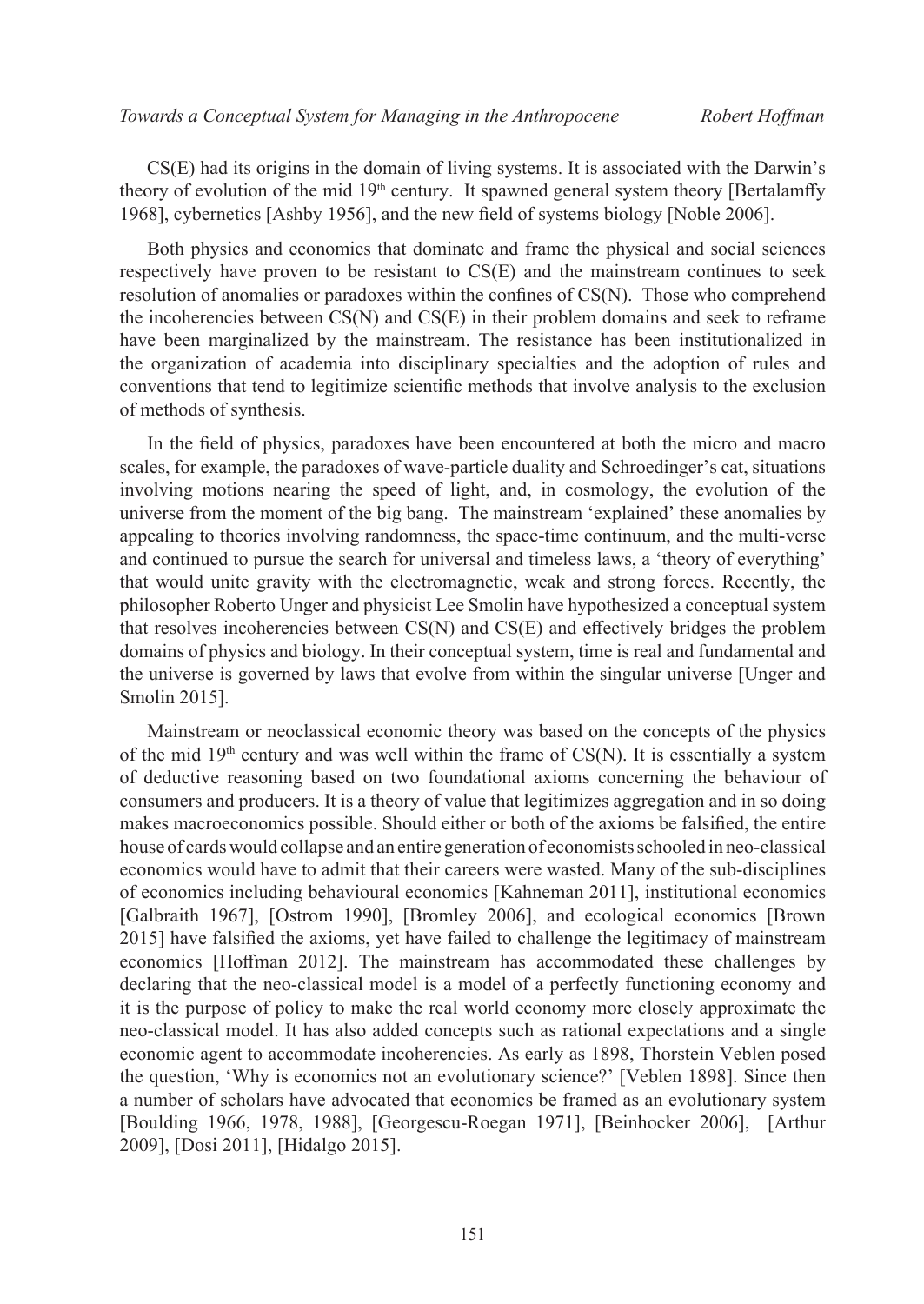# **3. Elements of a Conceptual System for 'Managing in the Anthropocene'**

This section explores an approach for exploring and understanding the problems of managing in the Anthropocene that is suggested when CS(N), the dominant conceptual system, is augmented by consideration of CS(E) as an alternative approach.

As already indicated, the problem domain for managing in the Anthropocene spans both physical and social sciences. What this suggests is a need for a meta-science, rather than a 'new economic theory'. Economic theory as framed by CS(N) seeks universal and timeless laws governing the behaviour of agents that are independent of context. But, the behaviour of economic actors or agents is conditioned by the bio-physical world and the extent to which the

*"Earth System, viewed as an evolutionary system, is subject to constant and irreversible change."*

bio-physical world is understood by those agents. As knowledge of the ever changing biophysical world increases, the behaviour of agents adapts and changes.

The system as a whole to be considered encompasses both the processes that transform material and energy and those that transform information that constitute the Earth system. The component processes can be understood from within CS(N) by analysis, but the behaviour of the system as a whole arises from the dynamic interactions among the constituent processes. This involves synthesis that puts the constituent processes into the context of the challenges to be met.

The Earth System, viewed as an evolutionary system, is subject to constant and irreversible change. It is open to the flow of low entropy radiant energy from the sun. The processes of the Earth System transform the low entropy radiant energy from the sun into high entropy energy or heat that is radiated into space and are far from thermodynamic equilibrium. Higher levels of order or novelty can arise in systems far from equilibrium. The accumulation and propagation of knowledge or know-how is the main driving force in evolutionary systems.

In the era of the Anthropocene, the future is influenced by what is yet to be learned. By Kenneth Boulding's nonexistence theorem that "we cannot predict what we are going to know or what know-how we are going to have in the future, or we would have it now", it follows that more emphasis must be placed on epistemology—how we learn—than on prediction and prescription. What we can know is limited by what we can observe. Learning arises from our need to link cause and effect, to explain or understand the processes that give rise to what we observe, and to anticipate the consequences of actions. We make and act upon hypotheses about our understanding of the underlying system until we observe phenomena that cannot be explained by our hypotheses. It follows as well that more emphasis be placed on abductive rather than deductive reasoning [Bromley 2006].

That the outcome of evolutionary processes cannot be predicted is not to say that all futures are possible. Ervin Laszlo puts it this way: "The evolutionary paradigm challenges concepts of equilibrium and determinacy in scientific theories; and it modifies the classical deterministic conception of scientific laws. The laws conceptualized in the evolutionary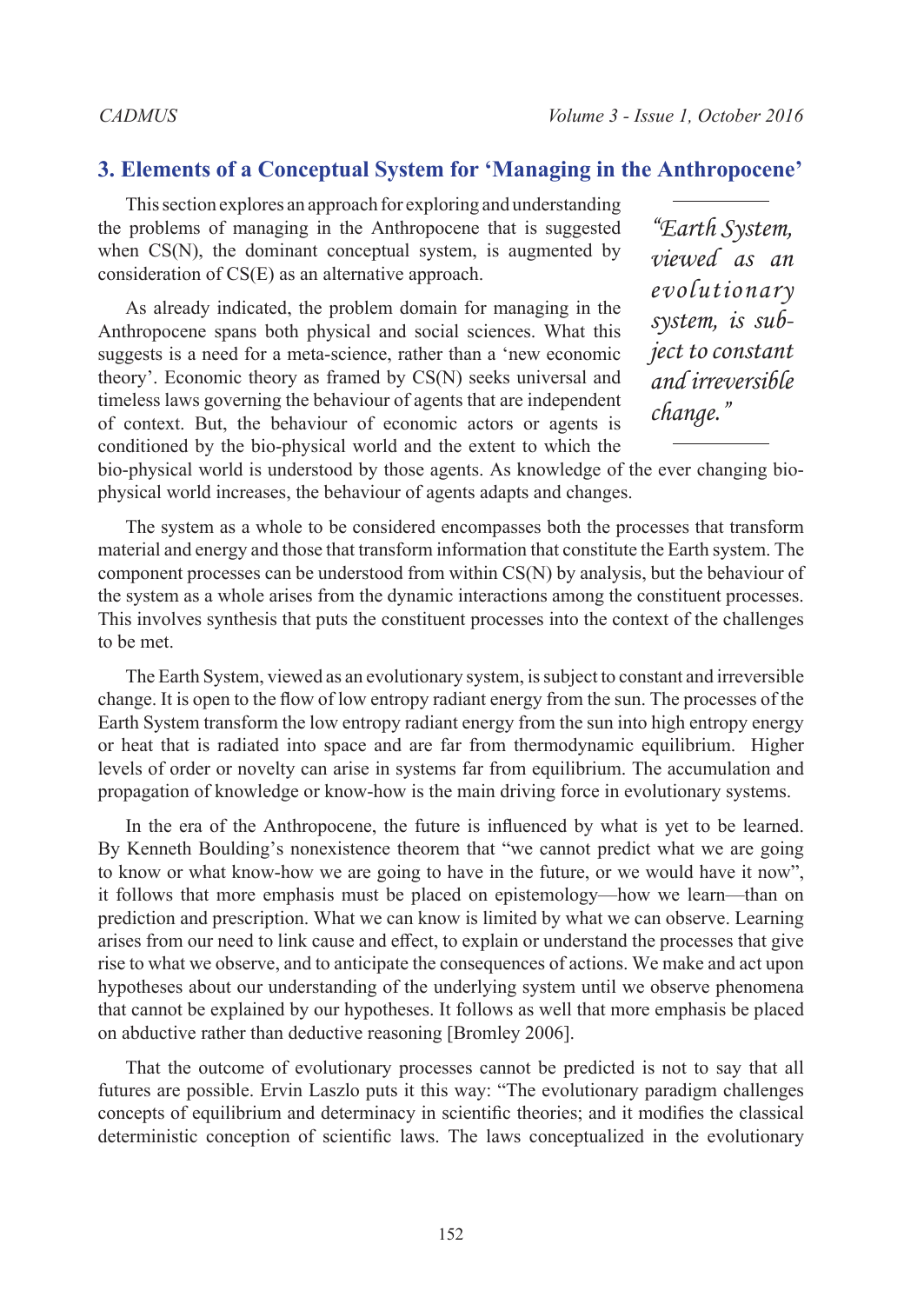context are not deterministic and prescriptive: they do not uniquely determine the course of evolution. Rather, they state ensembles of possibilities within which evolutionary processes can unfold." [Laszlo 1987] Emphasis should be placed on determining the limits or constraints on future trajectories. These constraints define a 'cone' of possible trajectories, starting at the present, from which choices can be made.

Values are the criteria for making choices. As framed by CS(N), values are thought to be universal and timeless. As framed by CS(E), values emerge from within the system and are context dependent.

The problem domain is complex; it is compositionally rich insofar as the number of processes is apt to be large and the flows of material and energy among them have a multitude of physical properties that must be differentiated; the dynamics of the processes range from geological time measured in millennia to reaction times measured in nanoseconds; many of the relationships among and within processes are nonlinear with the consequence that the system response to a disturbance is specific to its location in space and time.

The human mind by itself is incapable of understanding in a meaningful way how complex systems work. The best, if not the only, way to understand complex systems is to 'experience' them using exploratory simulation [Casti 1997], [Holland 2012] just as the climate system is a complex system consisting of a large number of processes with dynamic feedback structures that can be best understood using large scale integrated assessment models.

# **4. Implications for Approach to Modeling and Model Structure**

Most models in science and economics are framed by CS(N). They are representations of systems closed to learning and adaptation. The model developer/model user is outside the system. They are seldom intended for the communication of understanding needed to foster an informed public. Thus framed, these models are largely inappropriate for the problem domain of managing in the Anthropocene. Models intended for the problem of managing in the Anthropocene need to have some of the following characteristics, which are presented here in no particular order:

- 1. The objective of the model should be to explore alternative trajectories and communicate understanding. The emphasis should be on learning rather than prediction or prescription. To this end, the model needs to be transparent, accessible to a wide range of users, modular, and flexible if it is to be continuously updated and maintained.
- 2. The model must synthesize both the domain of economics with its focus on the behaviour of agents and exchange among agents and the domain of the biophysical world with its focus on processes, both naturally occurring purposeful, and the flows of materials and energy among them. These two domains are linked: agents 'own' elements of the biophysical world, establish and manage the processes that transform materials and energy to meet human needs, and exchange materials, energy and information.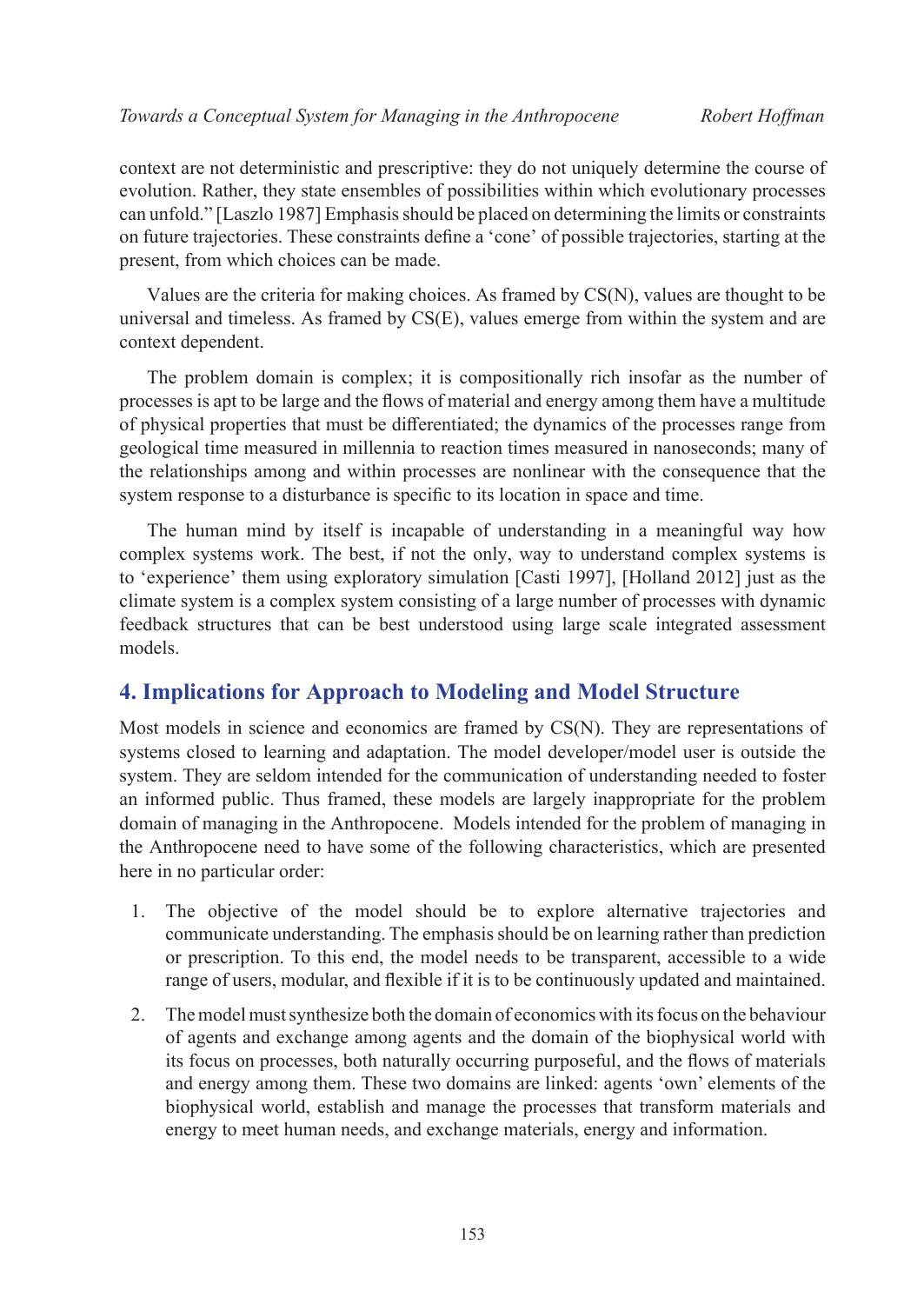- 3. The model must be global in scale to accommodate the concepts of biophysical limits and planetary boundaries, but must be spatially disaggregated to accommodate differences and exchange among regions. A minimum of three regions would be required but probably not more than ten.
- 4. The model should reflect the planet Earth as a complex evolutionary system, open to energy from the sun, materially closed, subject to constant, irreversible and unpredictable change, whose future is in part determined by what humanity will do and by what has yet to be learned. Higher levels of order emerge from Earth system processes that are far from thermodynamic equilibrium.
- 5. In order to handle ecological limits and sustainability, the model must incorporate structure for representing the stocks and flows of materials and energy and the processes that transform resources and energy sources into the goods and services required for human uses. This accounting must be done using energy and mass units and with sufficient compositional detail to recognize that materials and energy carriers differ in their physical and dynamical properties. Accounting for stocks and flows of fresh water should be included. Resources include land, energy in coal, oil and gas, hydro electric potential, forests, minerals, and materials.
- 6. If the model is to be relevant for climate change, it is important that the model represent both renewable and non-renewable energy sources, the processes that transform energy sources into energy carriers, (hydro-carbon fuels, hydrogen, and electricity), and the stocks of artifacts (vehicles, buildings, infrastructure, etc.) that use fuels to provide the services (nutrition, shelter, mobility, recreation) needed to support human populations and to drive industrial processes. It is also important to recognize that all energy is not created equal: energy from different sources and in different carriers are not perfect substitutes. As well as the greenhouse gas emissions from the use of fossil fuels, the model should keep track of emissions from other human activities including deforestation, cropping, and livestock production.
- 7. Emissions from human sources are then input for a climate systems model that would serve to calculate concentrations of greenhouse gases and global temperatures, including dynamic feedback from the response of earth systems to warming.
- 8. If the model is to be relevant for the issue of food security, it must include accounting for land use by region (agriculture land suitable for cropping, range land, forest land and other land), the production of crops including water use, the use of fertilizers and pesticides, production of meat and animal products, fish harvesting and fish stocks.
- 9. If the model is to be relevant for examining the role of finance and the relationship between finance and the real economy, and the distribution of income and wealth, it must include exchange among agents denominated in money units and the concept of indebtedness. This can be accomplished by distinguishing different classes of agents in each region: at least households by three or four income levels—government; central banks; commercial banks; corporations.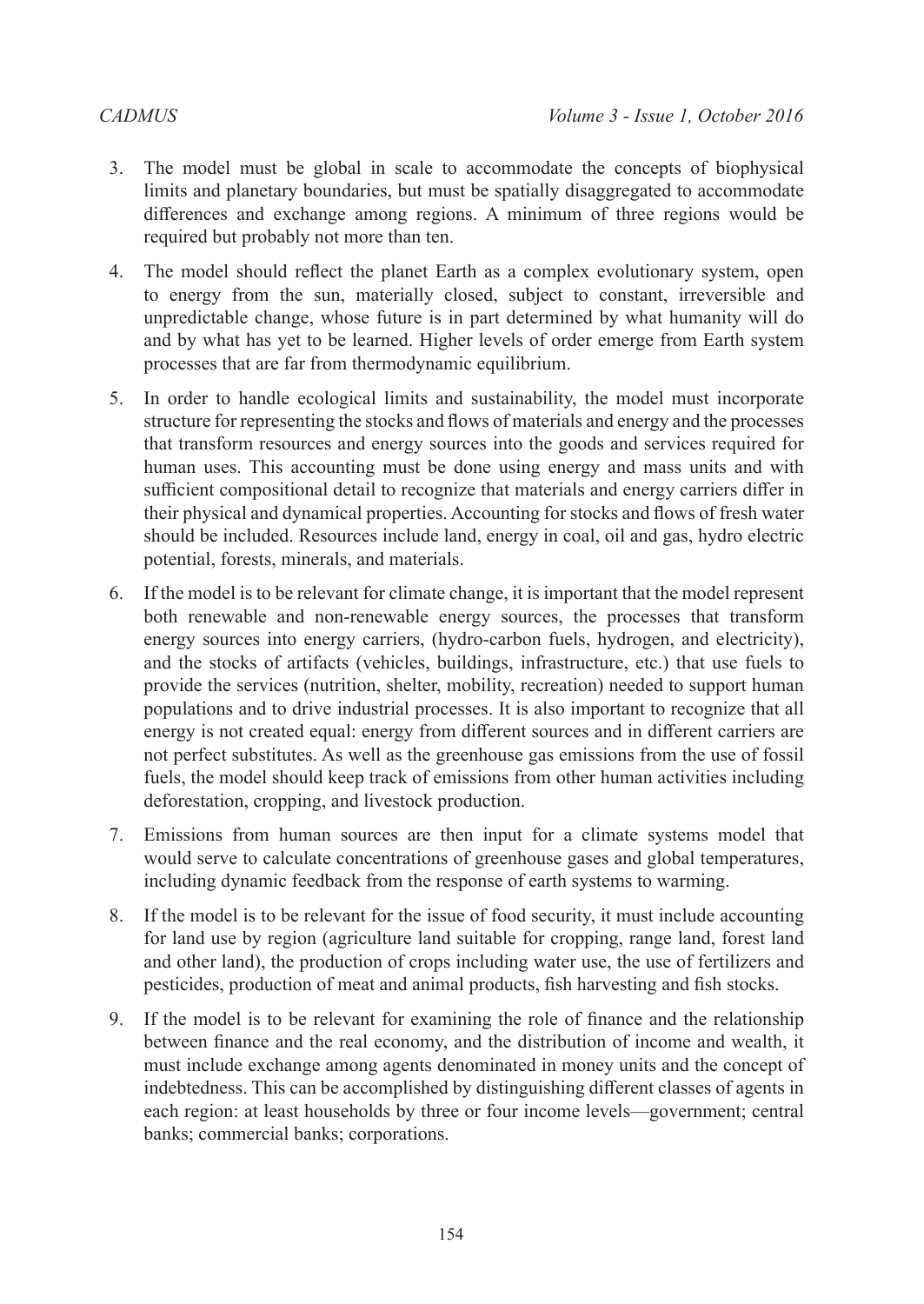- 10. If the model is to be relevant for exploring the phenomenon of financial bubbles, it must include the concept of debt. What is needed are the variables contained in balance sheets that indicate the assets, both financial and real, against which debt is issued. A fully articulated set of income and balance sheet accounts subject to the usual accounting identities are financial constraints that limit the behaviour of economic agents. Of particular importance is to keep track of income from employment as this source of income is an important determinant of income distribution.
- 11. The model should not include feedbacks that represent the behavioural responses to tensions between the availability of resources, the capacity to transform them and the needs of the population. Rather the model user should examine alternative ways of resolving those tensions. In this way the model user is an integral part of the system and learns how the system responds to alternative settings of control variables.
- 12. The model should include enough structure for the calculation of an array of performance indicators including GDP, economic well-being, ecological footprint, resource efficiency. A more nuanced concept of prosperity requires stock as well as flow variables. Adequate stocks of public social infrastructure from which services can be provided, such as schools, roads, hospitals, are as important a component of prosperity as private stocks such as houses, cars, appliances, and home computers.

## **5. Can such models be built?**

The global modelling initiatives taken by the Club of Rome in the 1970s show that global scale systems models can be built that can generate new and important insights. These initiatives ignited the debate on global futures, which were instrumental in the establishment of IIASA as a center for systems modelling, and led to 'sustainable development' as a global imperative.

The first initiative involved the World Dynamics model, developed by a team led by Jay Forrester at MIT. The findings from this model were reported in *The Limits to Growth*, published in 1972. The most important finding was that biophysical limits to growth might be reached in the  $21<sup>st</sup>$  century should the pattern of human activity dominant in the  $20<sup>th</sup>$ century persist. This initiative was followed quickly by the development of the Regionalized Multilevel World Model by an international team led by Mihajlo Mesarovic and Eduard Pestel. The results from this effort were published in *Mankind at the Turning Point*. It saw the World as a system of interacting regions whose future would be dependent upon socio-political choices constrained by conditions in each region in each time period. This represented an important departure from the (Newtonian) world view of Limits to Growth that the world is a homogeneous system whose evolution in time is pre-determined once initial conditions are specified.

There is a rich experience in modelling biophysical processes, both in the naturallyoccurring and human domains. The concept of activity analysis may be traced to Tjalling Koopmans [Koopmans 1951]. Its relationship to energy and the entropy law was developed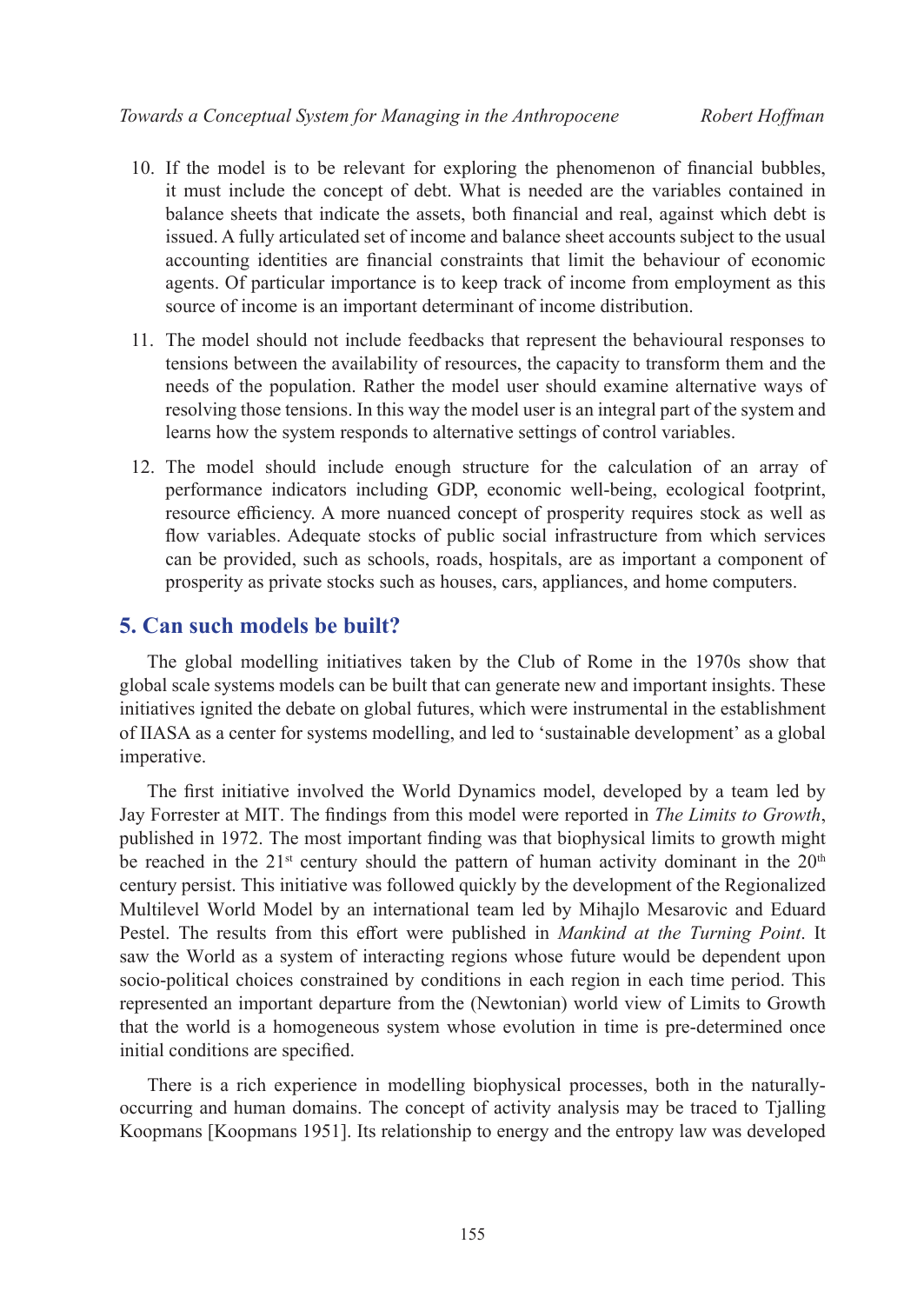by Georgescu-Roegen [Georgescu-Roegen 1971]. The input-output modelling of Leontief is essentially a quantification of activity analysis at a national scale using currency denominated units as a proxy for physical units [Leontief 1985]. Robert Ayres' work in materials and energy process-product modelling [Ayres 1972,1978] introduced the use of mass and energy units and mass and energy balance principles in the design of process models. Dynamic biophysical process models were realized using the stock/flow accounting framework proposed in what was called 'the design approach to socio-economic resource modeling' [Gault et al, 1987]. The Australian Stocks and Flows Framework, a large scale dynamic bio-physical stocks and flows model developed at CSIRO by a team led by Barney Foran, is an application of the principles of the 'design approach' [Turner et al 2011].

*"Surely the challenge before us is to communicate understanding of complex global systems. Without such understanding there is little hope for coherent and co-ordinated actions to address the global challenges that threaten humankind."*

It cannot be said that there is such a rich experience in modelling exchange and indebtedness among actors/institutions using an integrated set of income statements and balance sheets. But there is some recent and promising work in this domain that has been called stock/flow consistent modelling [Kinsella 2011], [Ciani et al 2015].

The Global Systems Simulator, developed by Robert Hoffman and Bert McInnis in association with the Canadian Association for the Club of Rome in 1993, serves to illustrate the use of open simulation models as learning devices. The computer-based model does not by itself resolve tensions between human needs and the bio-physical resource base from which those needs are met. Rather, the user sets variables that control the processes represented in the model; the simulation is run and tensions reported; then the user of the model explores how the control variables might be manipulated to resolve the tensions. The tension free scenarios that result from this process are the product of the interaction between the computer-based simulator that represents interactions among the bio-physical processes that constitute the system and the user who is a source of novelty/creativity. This outcome is not pre-determined in the logic of the simulator, nor does the simulator select the optimal or best trajectory from among the set of possible or coherent scenarios [Hoffman and McInnis 2015], [Hoffman and McInnis 1997].

Surely the challenge before us is to communicate understanding of complex global systems. Without such understanding there is little hope for coherent and co-ordinated actions to address the global challenges that threaten humankind. There is no better way to do so than providing widespread access to transparent and flexible global systems simulators so that the long term and systemic consequences of societal choices can be experienced before they are taken.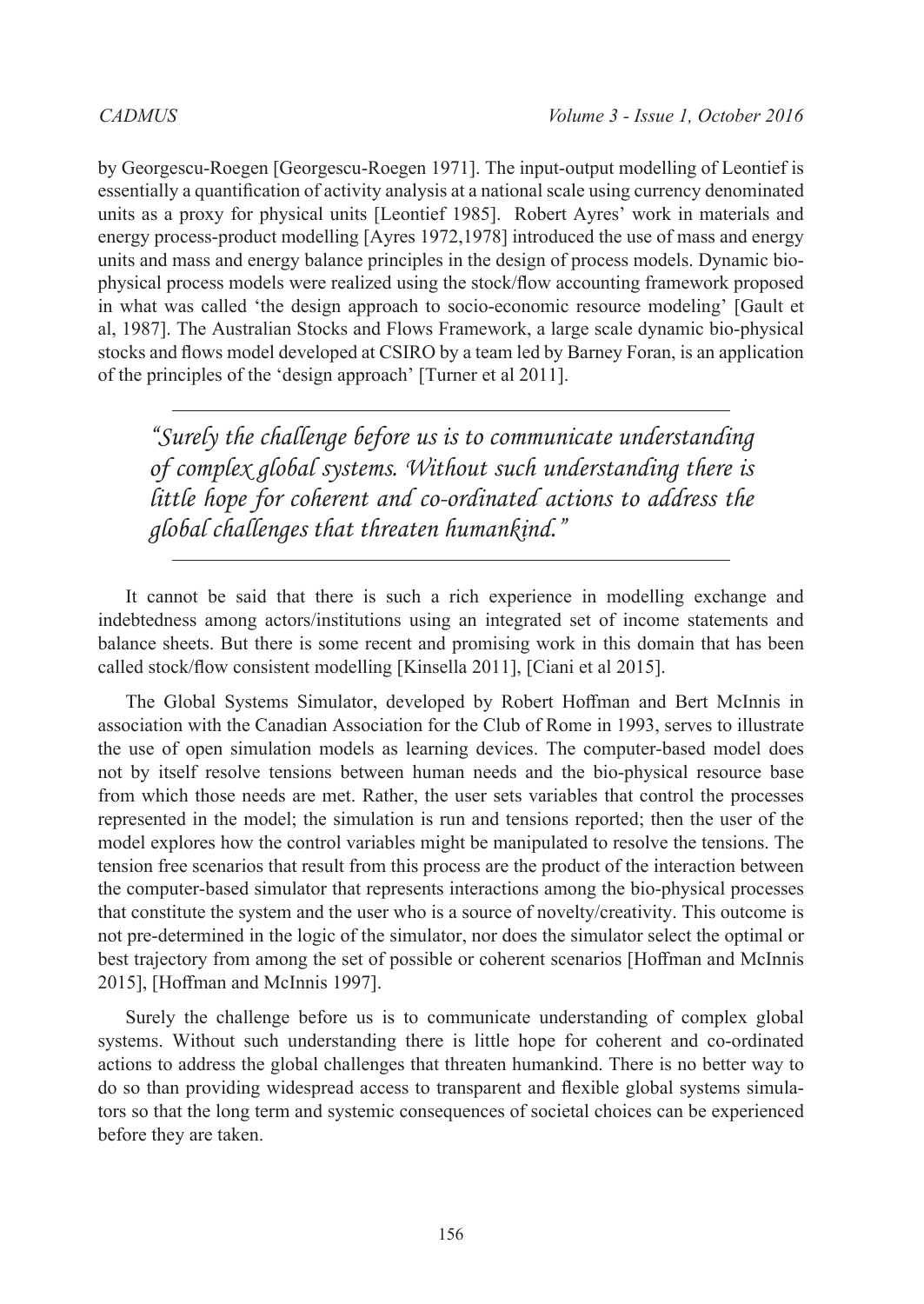The development of a next generation of global models rooted in the theory of complex evolutionary systems and incorporating lessons learned from the first generation of global models, is a first step in meeting this challenge.

#### *Author Contact Information*

*Email: [robert.hoffman@whatiftechnologies.com](mailto:robert.hoffman%40whatiftechnologies.com?subject=)*

### **References**

- 1. Arthur, W. Brian. (1994). *Increasing Returns and Path Dependence in the Economy*. Ann Arbor, Michigan: University of Michigan Press.
- 2. Arthur, W. Brian. (2009). *The Nature of Technology: What it is and how it evolves*. New York: Free Press.
- 3. Ashby, W. Ross. (1956) *Introduction to Cybernetics*. New York: Wiley.
- 4. Ayres, Robert U. (1972). A materials-process-product model. In A. V. Kneese & B. Bower (Eds.), *Environmental quality analysis: Theory and method in the social sciences* (pp. 35-67). Baltimore, MD: The Johns Hopkins Press.
- 5. Ayres, Robert U. (1978) *Resources, Environment and Economics: Applications of the Materials/Energy Balance Principle*. New York: John Wiley and Sons.
- 6. Beinhocker, Eric J. (2006). *The Origin of Wealth: the radical remaking of economics and what it means for business and society*. Boston: Harvard Business School Press.
- 7. Bejan, Adrian. (2016). *The Physics of Life: The Evolution of Everything*. New York: St Martin's Press.
- 8. Bertalanffy, Ludwig von. (1968) *General System Theory*. New York: George Braziller.
- 9. Bohm, David and F. David Peat, (1987). *Science, Order and Creativity*, Toronto: Bantam Books.
- 10. Boulding, Kenneth. (1966). The Economics of the Coming Spaceship Earth. H Jarrett (ed). *Environmental Quality in a Growing Economy* pp3=14. Baltimore MD: Resources for the Future/Johns Hopkins Press.
- 11. Boulding, Kenneth. (1978). *Ecodynamics: A New Theory of Societal Evolution*. London: Sage Publications.
- 12. Boulding, Kenneth E. (1988). "Can There be Models of Sustainable Development?" in Alex Davidson and Michael Dence, (eds) *The Brundtland Challenge and The Cost of Inaction*. The Institute for Research on Public Policy and the Royal Society of Canada.
- 13. Bromley, Daniel W. (2006). *Sufficient Reason: Volitional Pragmatism and the Meaning of Economic Institutions*. Princeton and Oxford: Princeton University Press.
- 14. Brown, P.G and Timmerman, P. (eds) (2015) *Ecological Economics for the Anthropocene: An emerging paradigm*. New York: Columbia University Press.
- 15. Byers, William (2015). *Deep Thinking: What mathematics can teach us about the mind*. New Jersey: World Scientific Publishing Co Pte Ltd.
- 16. Caiani, A; Godin, A; Caverzasi, E; Gallegati, M; Kinsella, S; Stiglitz, J. (2015) *Agent Based-Stock Flow Consistent Macroeconomics: Towards a Benchmark Model*. INET.
- 17. Capra, Fritjof, (1985). "Criteria of Systems Thinking", *Futures*, Volume 17, Issue 5, October, 1985.
- 18. Capra, Fritjof. (1996). *The Web of Life: A New Scientific Understanding of Living Systems*. New York : Anchor Books.
- 19. Capra, Fritjof. (2002) *The Hidden Connections: Integrating the Biological, Cognitive, and Social Dimensions of Life into a Science of Sustainability*. New York: Doubleday.
- 20. Casti, John L. (1997). *Would-Be Worlds: How Simulation is Changing the Frontiers of Science*. New York: John Wiley and Sons.
- 21. Dosi, Giovanni. (2011). *Economic Coordination and Dynamics. Some Elements of an Evolutionary Paradigm*. INET, November 18, 2011.
- 22. Galbraith, John Kenneth. (1967). *The New Industrial State*. Boston: Houghton Mifflin Company.
- 23. Gault, F.D., K.E. Hamilton, R.B. Hoffman, and B.C. McInnis. (1987). "The Design Approach to Socio-Economic Modelling", *Futures*, 19 (1), 3-25.
- 24. Georgescu-Roegen, Nicholas. (1971). *The Entropy Law and the Economic Process*. Cambridge MA: Harvard University Press.
- 25. Goldenfeld, Nigel and Woese, Carl. (2011). Life is Physics: evolution as a collective phenomenon far from equilibrium. *Annual Review of Condensed Matter Physics*. 2011. 2:375–99.